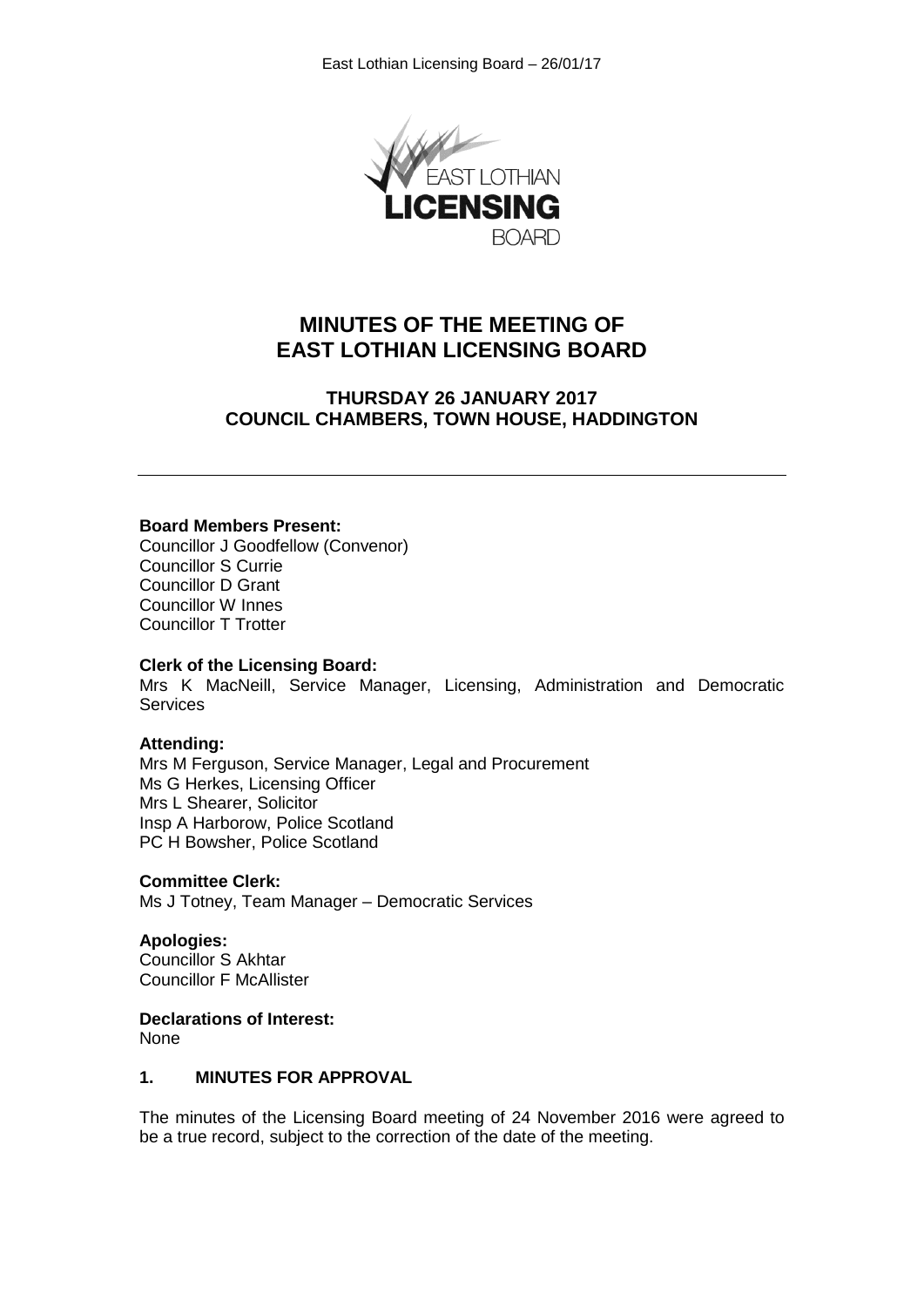# **2 STATEMENT OF PRINCIPLES – GAMBLING ACT 2005**

A report was submitted by the Clerk of the Board which reported on the results of the consultation exercise for the review of the Board's Statement of Licensing Principles and sought the Board's approval of the attached Statement of principles for 2016- 2019.

There were no questions or comments from Board members or from Police Scotland.

Councillor Goodfellow, Convenor, thanked the Clerk for the comprehensive document. He commented that there are concerns that there is an overprovision of gambling premises in East Lothian but acknowledged that there are no criteria for refusal within the Act.

## **Decision**

East Lothian Licensing Board agreed to note the terms of the report and approved the Statement of Principles 2016-2019, attached as appendix 1 to the report.

# **3 PROVISIONAL PREMISES LICENCE**

## **163 High Street, Musselburgh (Auction Rooms)**

Mr A Macdonald, Macdonald Licensing, was present to represent the applicant. Mr A Martone, applicant, was also present.

The Clerk introduced the item and invited Mr Macdonald to speak on behalf of his client.

Mr Macdonald provided the Board with background information on the premises and application, acknowledged the representations from Police Scotland and the Licensing Standards Officer (LSO) and pointed out that the outside drinking area is being withdrawn. He drew members' attention to his supporting statement contained in the papers and acknowledged the presumption of overprovision. However he stressed that the premises are to be a family friendly cafe and not a public house and that he did not anticipate any problems from the premises in relation to the Board's licensing objectives.

#### *Sederunt: Insp Harborow joined the meeting.*

In response to questions from Councillors Currie and Grant, Mr Macdonald confirmed the entry and exit arrangements for the auction rooms and the adjoining cafe and outlined the times that these would be used for access. He stated that the main cafe entrance is to the rear of the premises.

Councillor Goodfellow raised the matter of the areas within the premises that are to be licensed. In particular, he expressed concern that the delineated area was extensive and included upstairs rooms, toilets and offices. Mr Macdonald advised that it had been agreed with East Lothian Council planning officers that the licence should cover the same areas that had been granted planning permission for change of use. He advised that the planning officers are of the view that the premises are one complete business and do not regard the cafe as a standalone unit. Councillor Goodfellow also asked a question in relation to the off sales of alcohol. Mr Macdonald explained that this would be a very small part of the business and would likely be ancillary to patrons buying carry out food.

Insp Harborow advised that there are no additional comments from Police Scotland.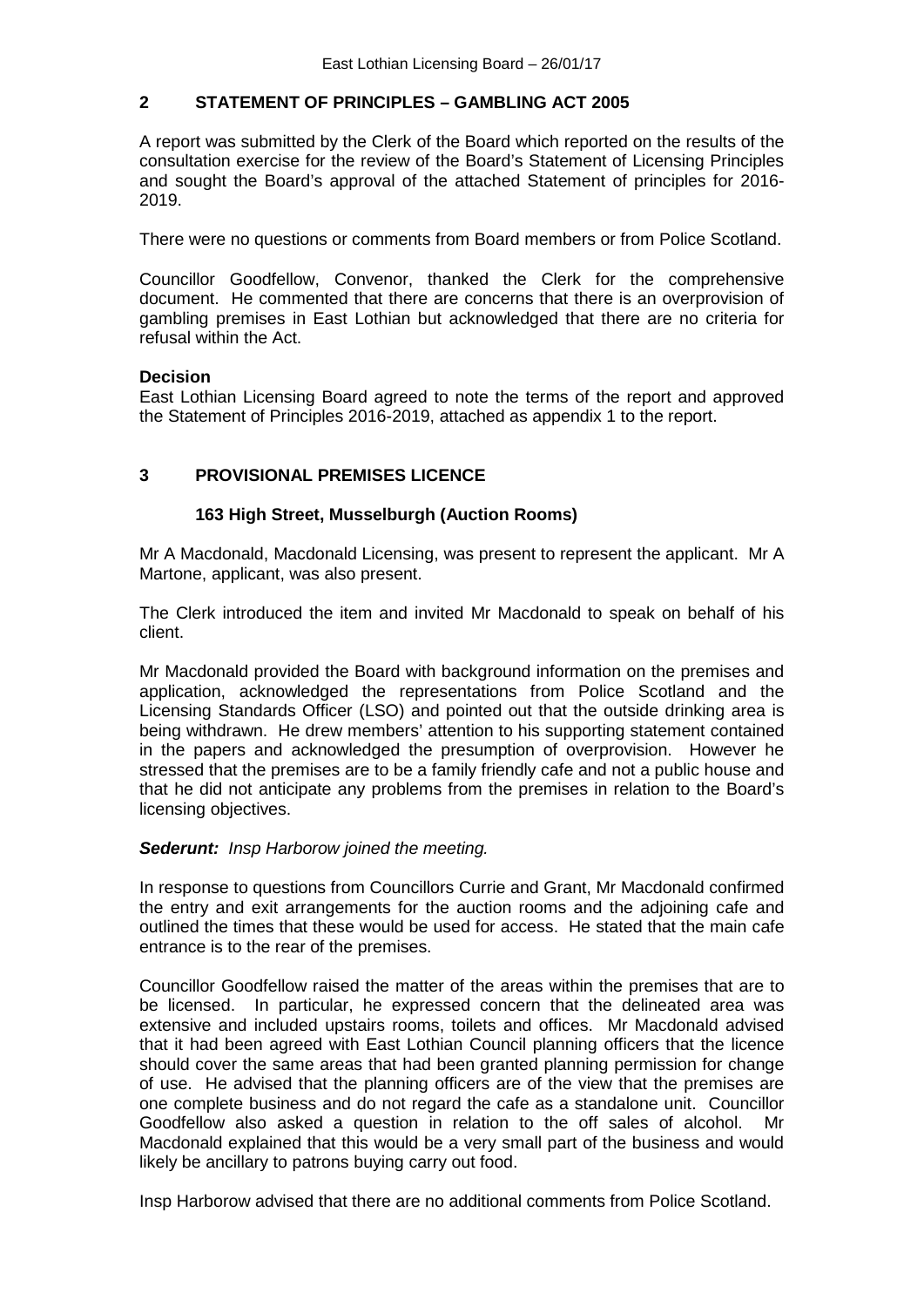Councillor Currie referred to the matter of overprovision which was highlighted in the report from Police Scotland and also to Mr Macdonald's written response in this regard. He stated that overprovision is always a concern for the Board and that, as a local member, he had particular concerns in this case, especially given the existing availability of alcohol in this area, outside smoking, and the rear access arrangements for the premises. He was therefore not comfortable in supporting the application.

Mr Macdonald stated that the alternative to providing a licence would be to operate a "bring your own bottle" policy which would not eliminate the smoking issues and would likely lead to greater alcohol consumption.

Councillor Innes advised that he would support the application, stating that the provision of food in similar premises is not unusual in East Lothian. He applauded the applicant's standing and reputation and noted that there are no objections from Police Scotland, the LSO, NHS Lothian or local residents.

Although comfortable with the applicant's credentials, Councillor Trotter expressed concern in relation to the overprovision policy and stated that he would not be supporting the application.

Councillor Grant remarked that the application was unusual and he understood the local member's concerns. Based on the information provided by Mr Macdonald in response to questions, he stated that on balance he would support the application. He stressed the fact that if the licence is granted, it is on the basis that the premises are correctly run by the applicant.

The Convenor summarised that there was a split decision on the application. He applauded the business model and gave his support to the cafe. However, he could not support the off sales of alcohol, the potential delivery of alcohol, or the extensive area that is to be licensed. He indicated the he might be minded to change his opinion if off sales are removed and the area that is to be licensed is amended.

Mr Macdonald stated that his client would withdraw the request to include off sales and stressed that the area to be licensed was instructed by the Council's planning officers.

The Clerk advised Mr Macdonald that it is open to him to restrict the licensed area when applying to the Licensing Board. As the application is for a provisional licence, she stated that the Board could consider an application to restrict the licence to the cafe area only. Mr Macdonald confirmed that his client would be agreeable to this but stated that planning officers had expressed concern that the cafe area could be sold as a separate business entity.

Mrs Ferguson, Service Manager – Legal and Procurement, and legal adviser to the Board, made it clear to Mr Macdonald that although planning officers have advised that the whole premises are suitable for licensing, there is no need for the entire premises to be licensed as one unit. Mr Macdonald agreed to resistrict the licensed area to the cafe.

Councillor Goodfellow reflected that the application was now only for a licence in respect of the cafe area and that off sales would be removed from the application. Given these changes, he advised that he would support the application.